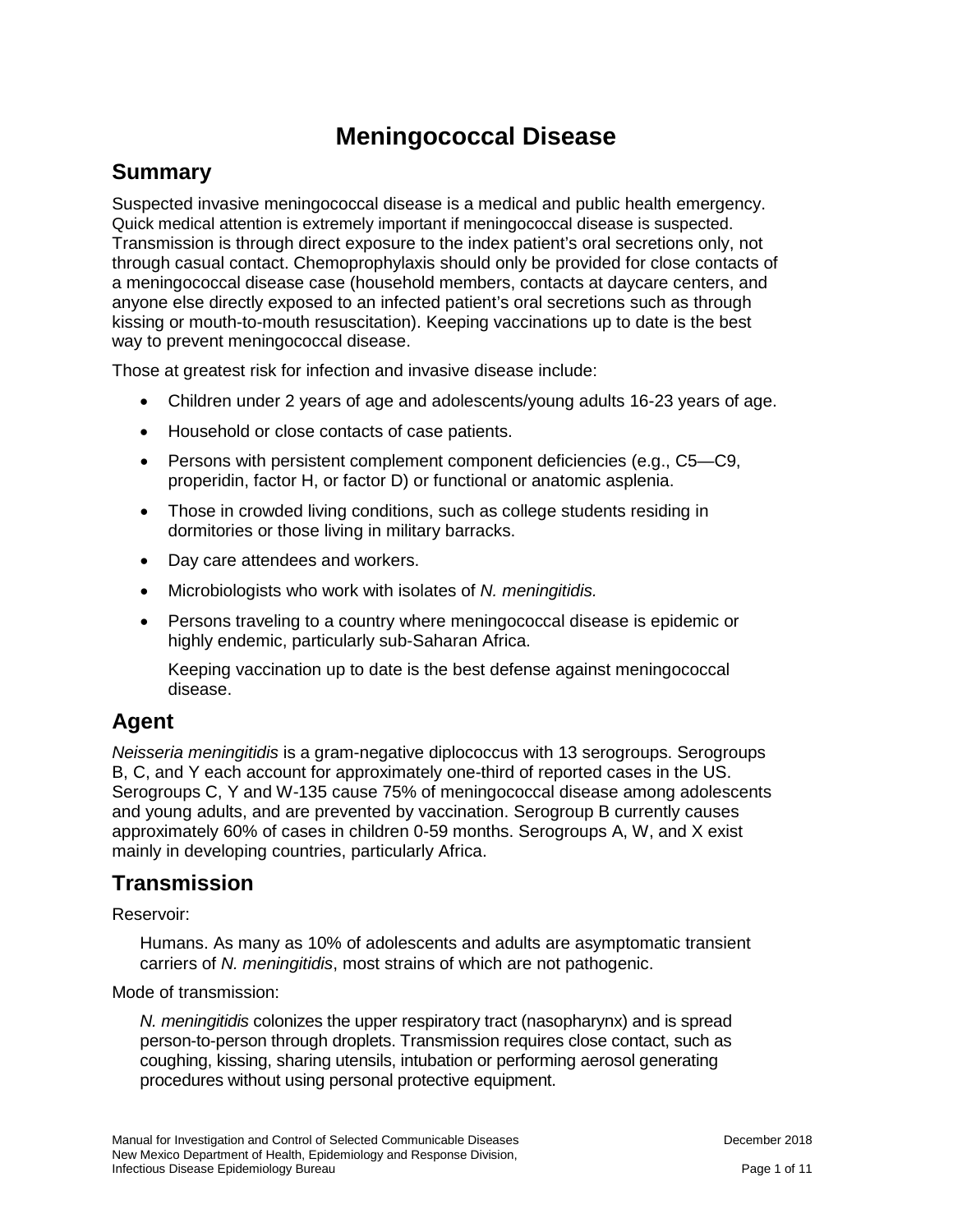Period of communicability:

From the time the person is first infected until meningococci are no longer present in discharges from the mouth and nose. Meningococci usually disappear from the nasopharynx within 24 hours after starting effective antibiotic treatment.

## **Clinical Disease**

Incubation period:

From 1-10 days, usually less than four days.

Illness:

Invasive illness frequently results in meningococcemia (sepsis), meningitis, or both. Onset can be insidious and nonspecific but often is abrupt, characterized by fever, chills, malaise, myalgia, prostration, and a rash that initially may be urticarial, maculopapular, or petechial. In fulminant cases, purpura (red or purple discolorations on the skin that do not blanch on applying pressure), limb ischemia, coagulopathy, pulmonary edema, shock, coma, and death can ensue within several hours despite appropriate therapy.

Symptoms of meningococcal meningitis are similar to those associated with acute meningitis caused by other pathogens, including fever, headache, stiff neck, nausea, vomiting, photophobia, and altered mental status. Raised intracranial pressure is a predominant presenting feature among severe and fatal cases of meningococcal meningitis.

Invasive infections can be complicated by septic arthritis, myocarditis, pericarditis, and pneumonia.

Sequelae may include hearing loss, skin scarring, limb or digit amputations, and/or neurologic disability. These occur in approximately 11 to 19% of survivors.

## **Laboratory Diagnosis**

Cultures of blood and cerebrospinal fluid (CSF) are indicated in for patients with suspected invasive meningococcal disease. Cultures of petechial or purpuric lesion scrapings, synovial fluid, and other sterile site specimens may be useful in some patients. Throat or nasopharyngeal cultures are of no value because *N. meningitidis* can be part of normal flora at these sites.

A gram stain of petechial or purpuric lesions, blood or CSF may also be helpful. Bacterial antigen testing from CSF, such as latex agglutination, may support the diagnosis of a probable case with consistent clinical illness. However, this method is not preferred as it commonly results in false-negative results, particularly among serogroup B disease. Antigen tests of urine or serum are unreliable.

PCR can be used, and may be especially helpful among patients whose clinical specimens were collected after initiation of antibiotic therapy.

## **Treatment**

It is important that treatment begin as soon as possible. Treatment priorities are treating shock in cases with meningococcemia and raised intracranial pressure in cases of meningitis. In meningococcemia presenting with shock, early use of inotropic and ventilator support, combined with rapid fluid resuscitation, may reduce mortality.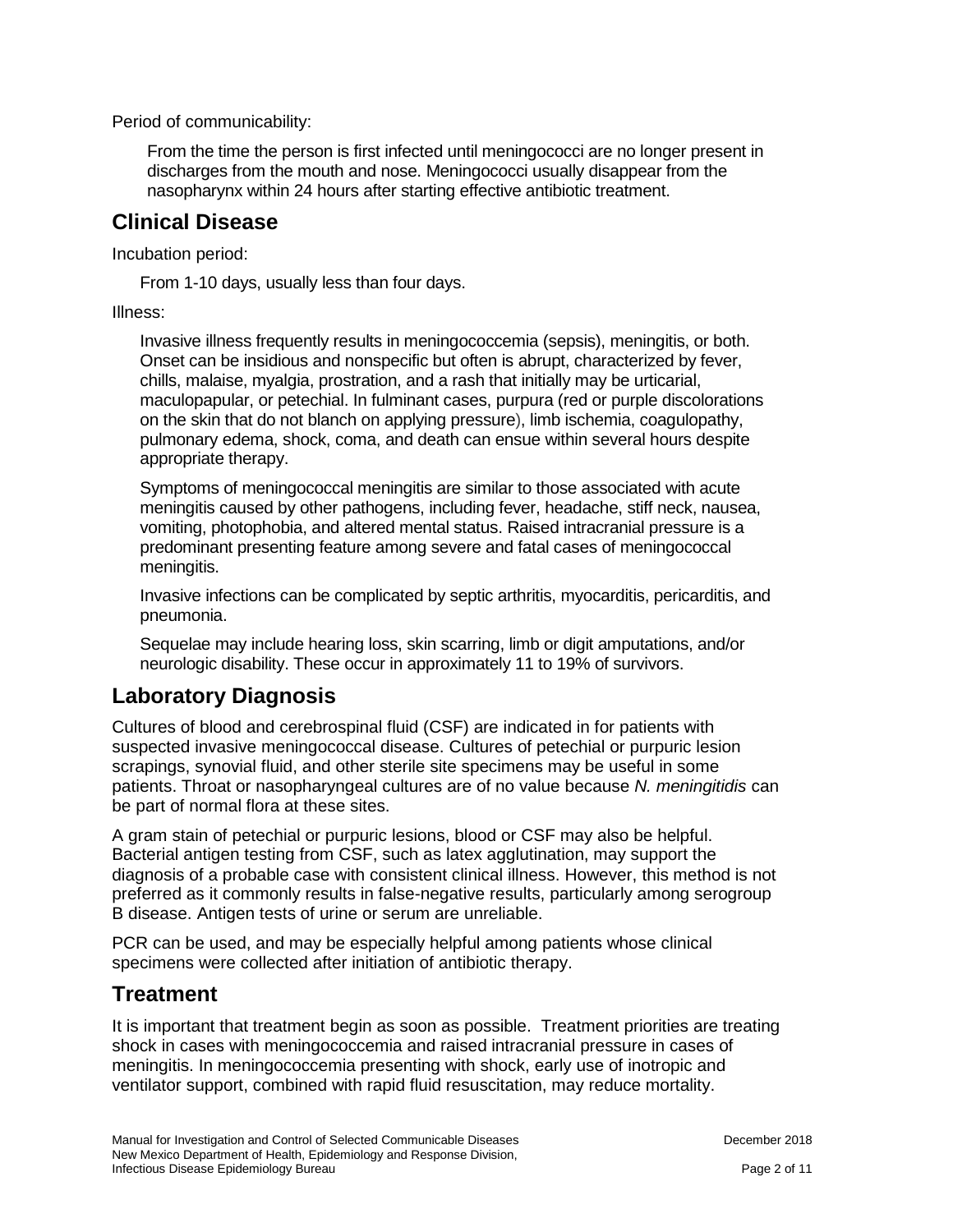Empiric therapy for suspected meningococcal disease should include an extendedspectrum cephalosporin such as cefotaxime or ceftriaxone. After the diagnosis has been lab-confirmed, treatment with penicillin G (300 000U/kg/day; maximum 12 million u/day, divided every 4-6 hours), ampicillin, or continued extended spectrum cephalosporin treatment is recommended.

Chloramphenicol is recommended in the case of a known severe penicillin allergy. Meropenem can be used if chloramphenicol is not available (although penicillin-allergic adults can have cross-reactivity with meropenem).

Some experts recommend susceptibility testing before switching to penicillin. However, resistance of *N. meningitidis* to penicillin is rare in the United States, susceptibility testing is not standardized, and the clinical significance or intermediate susceptibility is unknown. For travelers in areas where penicillin resistance has been reported, cefotaxime, ceftriaxone, or chloramphenicol is recommended.

Five to seven days of therapy is adequate for most cases of invasive disease.

One dose of ceftriaxone eliminates carriage and can be useful for outpatient treatment.

### **Surveillance**

Case Definitions:

*Confirmed*

- Detection of *N. meningitidis*-specific nucleic acid in a specimen obtained from a normally sterile body site (e.g., blood, CSF, synovial, pleural, or pericardial fluid), using a PCR test
- Isolation of *N. meningitidis*
- From a normally sterile body site (e.g., blood, CSF, synovial, pleural, or pericardial fluid); or
- From purpuric lesions

#### *Probable*

- Detection of *N. meningitidis* antigen
- In formulin-fixed tissue by immunohistochemistry (IHC); or
- In CSF by latex agglutination

#### *Suspected*

- Clinical purpura fulminans in the absence of a positive blood culture; or
- Gram-negative diplococci, not yet identified, isolated from a normally sterile body site (e.g., blood or CSF)

The following definitions can be used to describe a case of meningococcal disease:

Primary case: A primary case of meningococcal disease is one that occurs in the absence of previous known close contact with another patient with meningococcal disease.

Secondary case: A secondary case of meningococcal disease is one that occurs among close contacts of a primary case 24 hours or more after onset of illness in the primary patient.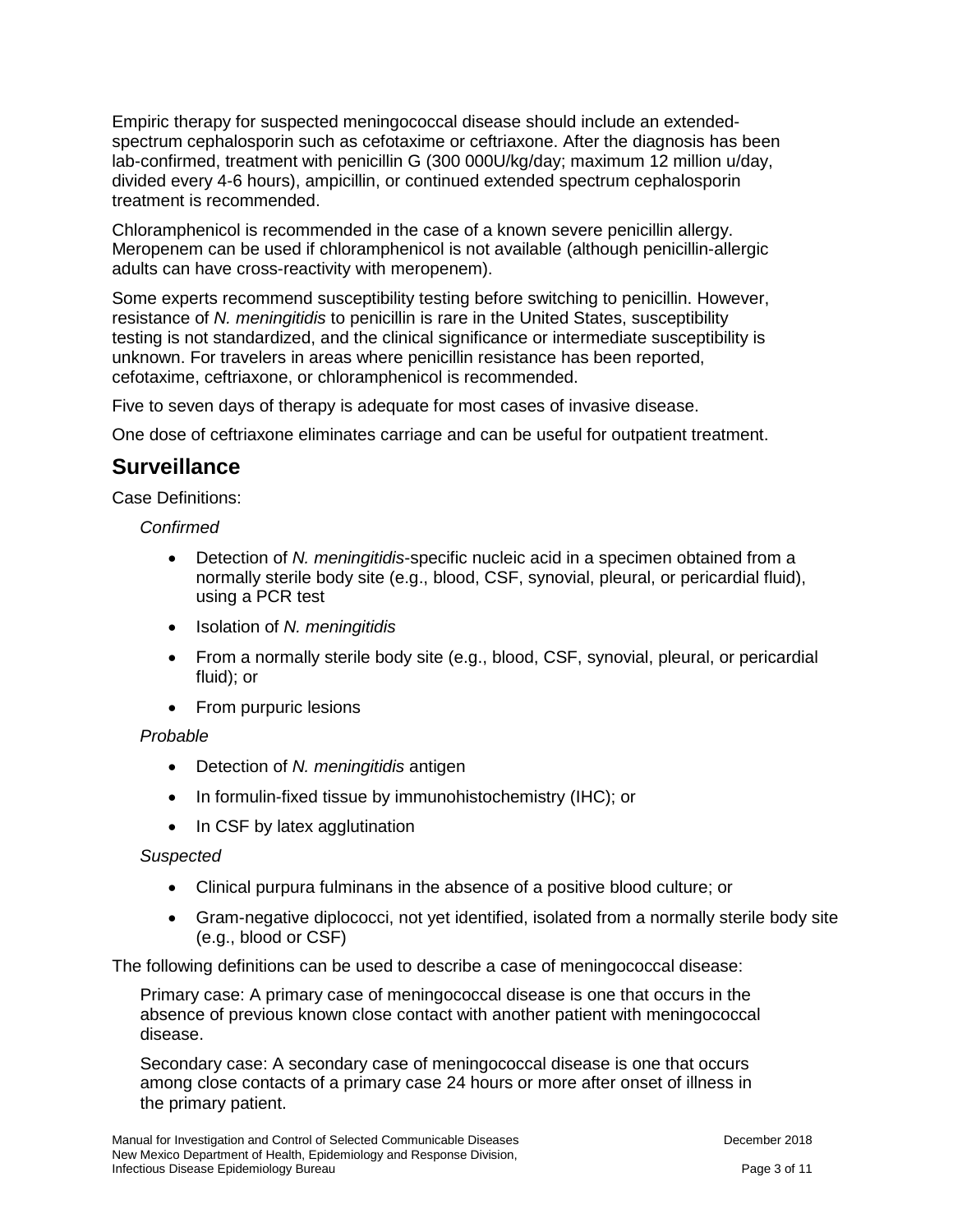Co-primary case: Co-primary cases are two or more cases that occur among a group of close contacts with onset of illness separated by less than 24 hours.

Close contacts: Close contacts of a patient who has meningococcal disease include:

- Household members (including dormitory room, barracks.)
- Child care center contacts.
- Persons directly exposed to the patient's oral secretions (e.g., by kissing, sharing utensils, mouth-to-mouth resuscitation, endotracheal intubation, or endotracheal tube management.)

#### Reporting:

Report all suspected or confirmed cases of meningococcal disease immediately to the Epidemiology and Response Division (ERD) at 505-827-0006. Information needed includes: patient's name, age, sex, race, ethnicity, home address, phone number, occupation, and health care provider.

Case Investigation:

Use the Bacterial Meningitis Invasive Respiratory Investigation (BMIRD) Form to complete the investigation. Information should also be entered into NM-EDSS per established procedures.

## **Control Measures**

- 1. Case management
	- 1.1. Isolation: Droplet precautions, in addition to standard precautions, are indicated for 24 hours after the start of effective antimicrobial therapy.
	- 1.2. Systemic antimicrobial therapy for meningococcal disease with agents other than ceftriaxone or other third-generation cephalosporins might not reliably eradicate nasopharyngeal carriage of *N. meningitidis*. If other agents have been used for treatment, the index patient should receive chemoprophylactic antibiotics for eradication of nasopharyngeal carriage before being discharged from the hospital.
- 2. Contact Management
	- 2.1. Exposed household, school, or child care contacts must be observed carefully. If a febrile illness develops, prompt medical evaluation should occur.
	- 2.2. Regardless of immunization status, chemoprophylaxis administered as soon as possible (preferably within 24 hours of identification of suspected or confirmed index case) is recommended for:

2.2.a. Household contacts, especially children younger than two years.

2.2.b. People who frequently slept or ate in the same dwelling as the index case during the seven days before onset of illness in the index case.

2.2.c. Child care, preschool, or nursery school contacts during the seven days before onset of illness in the index case.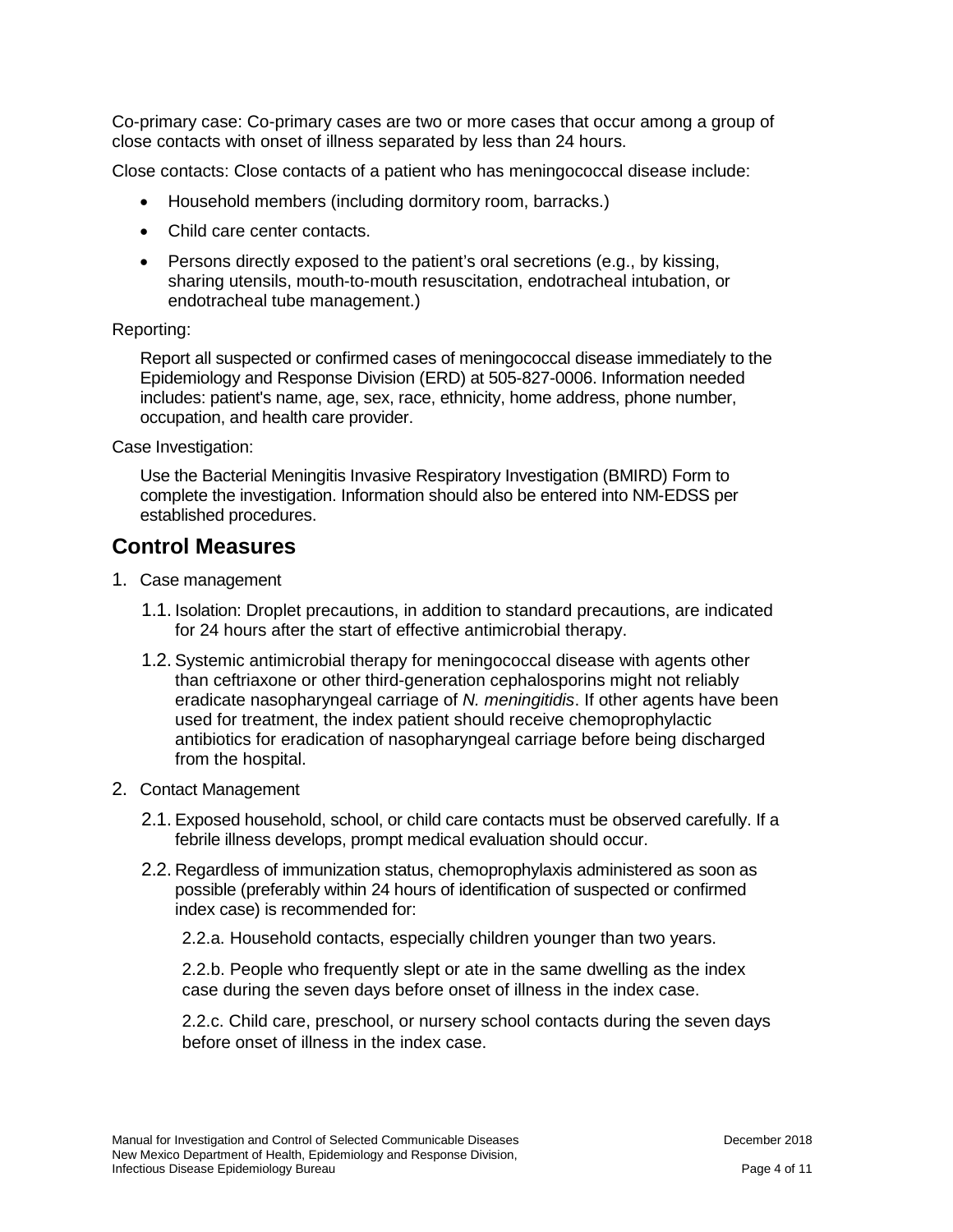2.2.d. Persons with direct exposure to index patient's secretions (e.g., sharing toothbrushes, kissing, sharing cigarettes or eating utensils) during the seven days before onset of illness in the index case.

2.2.e. Medical personnel who have had intimate exposure, such as mouth-tomouth resuscitation, or unprotected endotracheal intubation, or suctioning before or less than 24 hours after antimicrobial therapy was initiated.

2.2.f. Passengers seated directly next to the index case during airline flights lasting more than eight hours.

2.3.Chemoprophylaxis may be recommended for laboratory employees:

2.3.a. Who are exposed percutaneously to a *N. meningitidis* isolate.

2.3.b. Who have a mucosal exposure to a *N. meningitidis* isolate.

2.3.c. Who may have been exposed to the organism during specimen handling and identification.

- 2.4.Rifampin, ciprofloxacin, azithromycin, and ceftriaxone are appropriate for chemoprophylaxis in adults, but rifampin and ciprofloxacin are not recommended for pregnant women. Rifampin or ciprofloxacin are recommended for most children. Rifampin requires 4 doses over 2 days to eradicate nasopharyngeal carriage, but ceftriaxone, ciprofloxacin, and azithromycin only require a single dose.
- 2.5. Chemoprophylaxis is not recommended for:

2.5.a. Casual contact where there is no history of direct exposure to the index patient's oral secretions (e.g., school or work).

2.5.b. Indirect contacts (whose only contact is with a high-risk contact and not directly with the index case).

2.5.c. Health care personnel without direct exposure to patient's oral secretions

2.5.d. Call the medical epidemiologist on-call at (505) 827-0006 to review the nature and extent of contact for each case if questions exist.

2.5.e. In an outbreak or cluster chemoprophylaxis for people other than people at high risk should be administered only after consultation with a medical epidemiologist.

2.6. Vaccination: Because secondary cases can occur several weeks or more after onset of disease in the index case, meningococcal vaccine is an adjunct to chemoprophylaxis when an outbreak is caused by a serogroup prevented by a meningococcal vaccine. For control of meningococcal outbreaks caused by vaccine preventable serogroups (A, C, Y and W-135), the preferred vaccine in adults and children two years and older is a meningococcal conjugate vaccine. For outbreaks caused by Serogroup B, the serogroup B vaccination is recommended.

#### 3. Prevention

3.1. The main method of preventing meningococcal disease is immunization. The licensed vaccines for *N. meningitidis* available in the US are: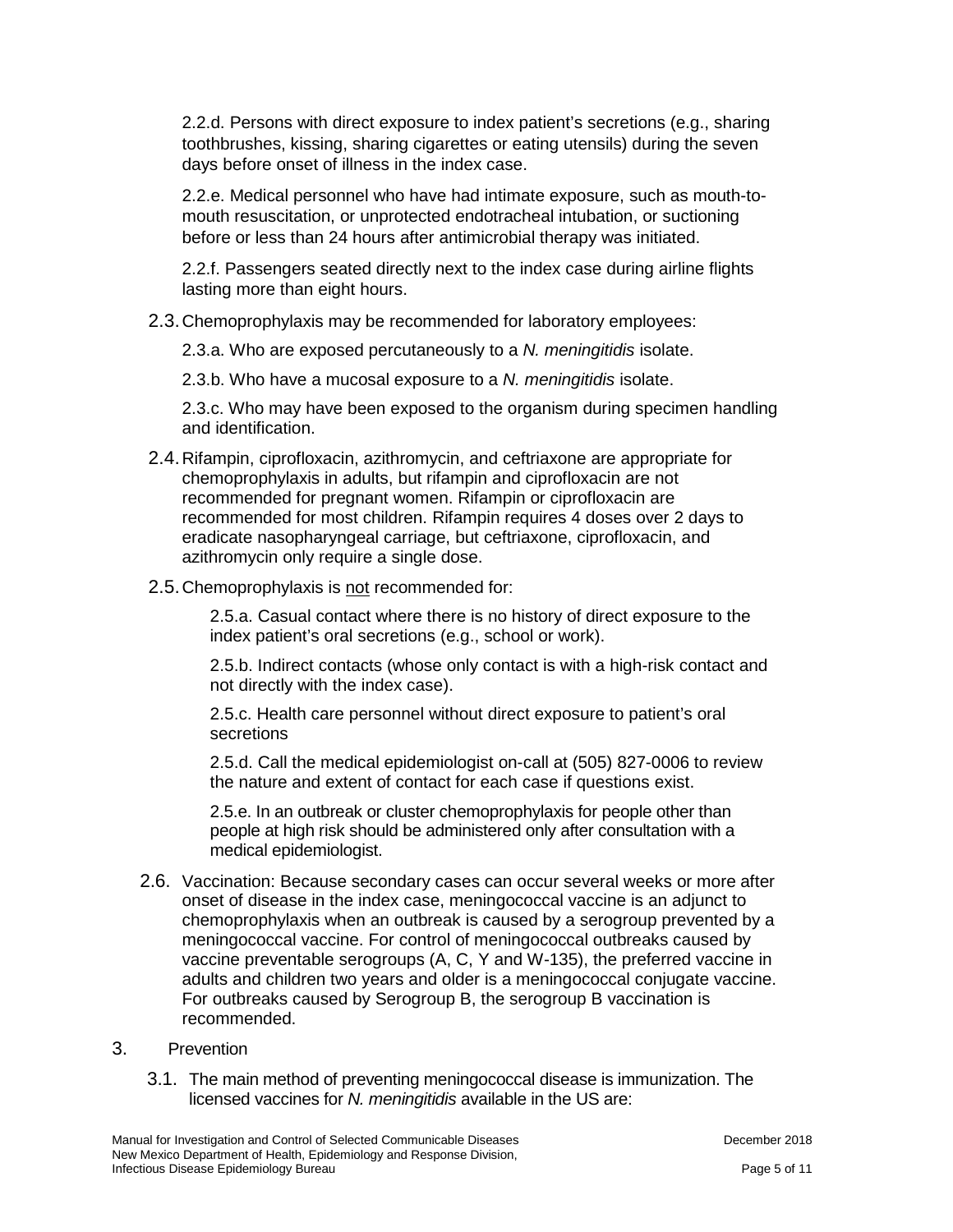3.1.a. Meningococcal polysaccharide vaccine (MPSV4 or Menomune®, 1974;

3.1.b. Meningococcal conjugate vaccines (MCV4: Menactra, 2005 and Menveo, 2010, and

3.1.c. Serogroup B meningococcal vaccine (Bexsero and Trumenba)).

Meningococcal conjugate vaccine (Menactra®, Menveo®, or MenHibrix®) is recommended for children who are between 2 months and 10 years old, if they:

- Have a complement component deficiency disorder.
- Are taking the medicine called Soliris<sup>®</sup>.
- Have a damaged spleen or their spleen has been removed.
- Have HIV.
- Are traveling to or residing in countries in which the disease is common.
- Are part of a population identified to be at increased risk because of a serogroup A, C, W, or Y meningococcal disease outbreak.

Children 10 years or older should get a serogroup B meningococcal vaccine (Bexsero® or Trumenba®) if they:

- Have a complement component deficiency disorder.
- Are taking a medicine called Soliris®.
- Have a damaged spleen or their spleen has been removed.
- Are part of a population identified to be at increased risk because of a serogroup B meningococcal disease outbreak.

#### 3.2 Preteens and Teens

There are two types of meningococcal vaccines for preteens and teens:

- Meningococcal conjugate vaccines (Menactra® or Menveo®.)
- Serogroup B meningococcal vaccines (Bexsero® or Trumenba®.)

All 11 to 12-year olds **should** be vaccinated with a meningococcal conjugate vaccine (Menactra® or Menveo®), with a booster dose given at 16 years old. Teens **may** also be vaccinated with a serogroup B meningococcal vaccine (2 or 3 doses depending on brand), preferably at 16 through 18 years old.

Preteens and teens **should** get a serogroup B meningococcal vaccine (Bexsero® or Trumenba®) if they:

- Have a complement component deficiency disorder.
- Are taking Soliris<sup>®</sup>.
- Are asplenic, functionally or anatomically.
- Are part of a population identified to be at increased risk because of a serogroup B meningococcal disease outbreak.

3.3. Adults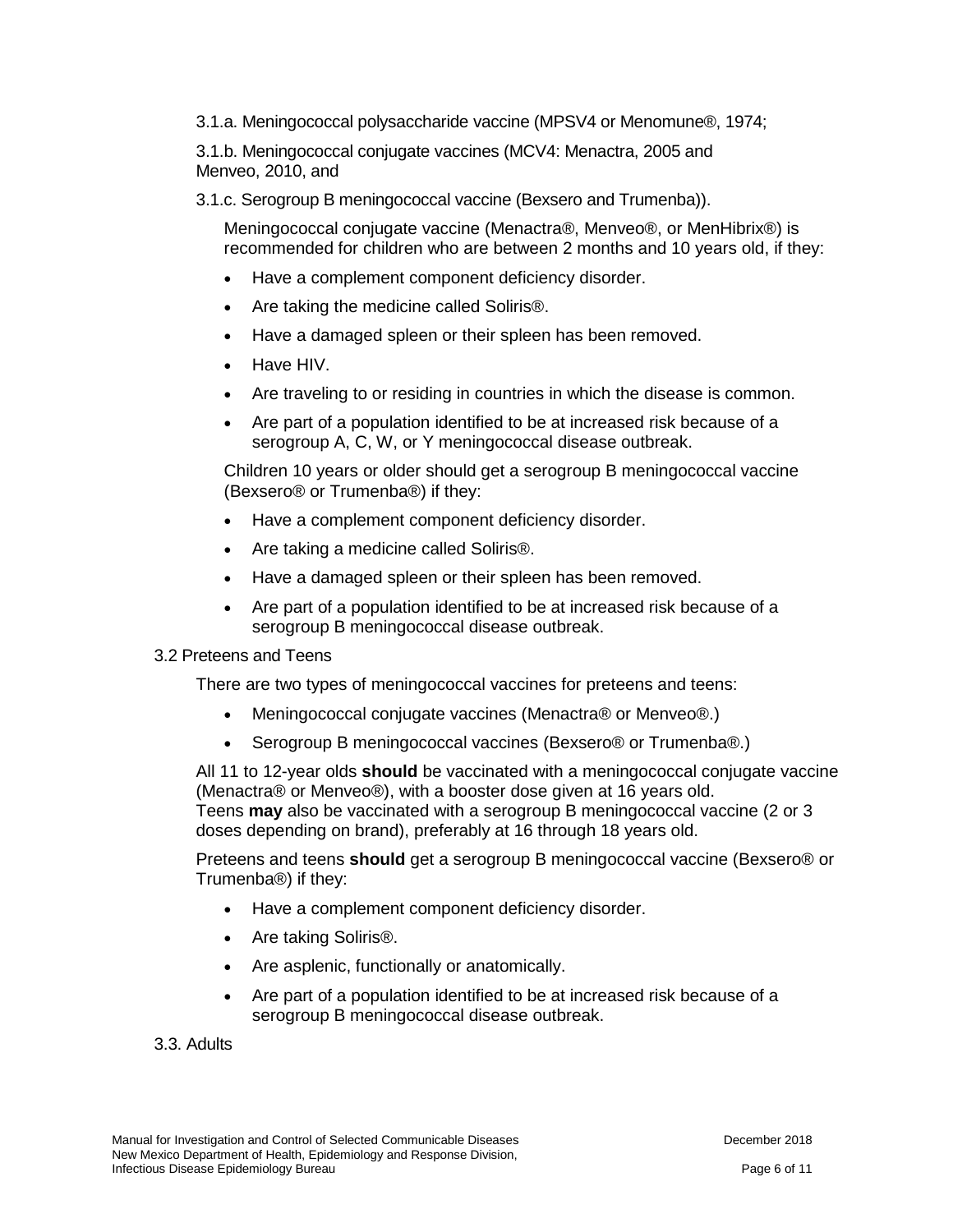Meningococcal vaccines are recommended for certain groups of adults at increased risk for meningococcal disease. Each meningococcal vaccine is listed below with which groups of adults are recommended to get it.

#### Meningococcal Conjugate Vaccine Recommendations

Adults should get a meningococcal conjugate vaccine (Menactra® or Menveo®) if they:

- Have a complement component deficiency disorder.
- Are taking Soliris®.
- Are asplenic, functionally or anatomically.
- Are HIV positive.
- Are a microbiologist who is routinely exposed to *Neisseria meningitidis.*
- Are traveling to or residing in countries in which the disease is common.
- Are part of a population identified to be at increased risk because of a serogroup A, C, W, or Y meningococcal disease outbreak.
- Are not up to date with this vaccine and are a first-year college student living in a residence hall.
- Are a military recruit.

#### Meningococcal Polysaccharide Vaccine Recommendations

Adults 56 years or older should get the meningococcal polysaccharide vaccine (Menomune®) if they are anticipated to only need one dose and they:

- Are traveling to or residing in countries in which the disease is common.
- Are part of a population identified to be at increased risk because of a serogroup A, C, W, or Y meningococcal disease outbreak.
- Have not previously been vaccinated with a meningococcal conjugate vaccine (Menactra® or Menveo®.)

#### Serogroup B Meningococcal Vaccine Recommendations

Adults of any age should get a serogroup B meningococcal vaccine (Bexsero® or Trumenba®) if they:

- Have a complement component deficiency disorder.
- Are taking Soliris®.
- Are asplenic, functionally or anatomically.
- Are a microbiologist who is routinely exposed to *Neisseria meningitidis.*
- Are part of a population identified to be at increased risk because of a serogroup B meningococcal disease outbreak.
- 4. Outbreak Management
	- 4.1. Outbreak Definition:

A community-based outbreak is defined as the occurrence of three or more confirmed or probable primary cases of meningococcal disease in a period of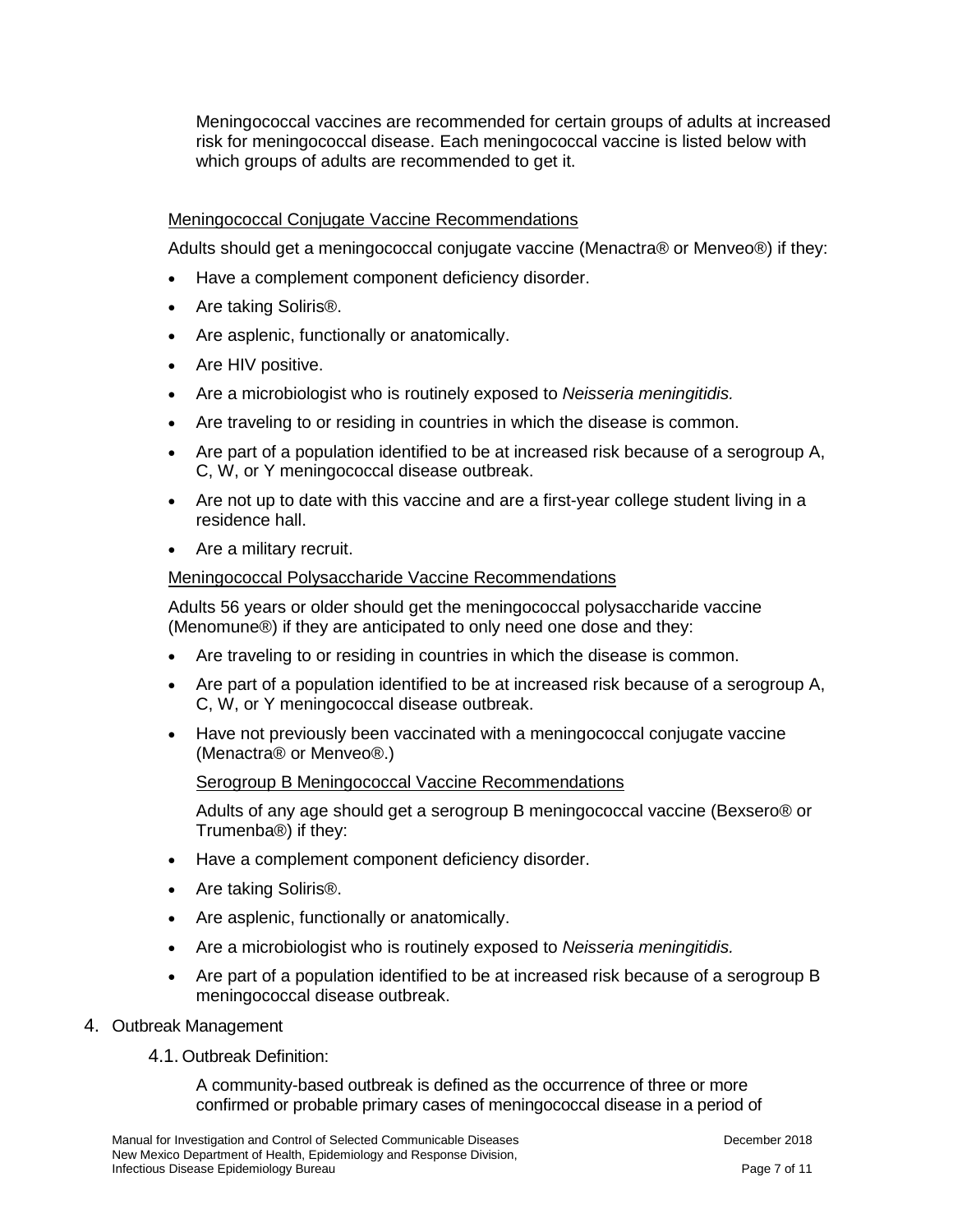three months or less among persons residing in the same area who are not close contacts and who do not share a common affiliation, with a primary attack rate of 10 or more cases per 100,000 population.

An organization-based outbreak is defined as the occurrence of three or more confirmed or probable cases of meningococcal disease of the same serogroup in period of three months or less among persons who have a common affiliation but no close contact with each other, resulting in a primary disease attack rate of 10 or more cases per 100,000 persons. In some instances, the attack rate will be greater than 10 cases per 100,000 population with only two or three cases. In these situations, vaccination may be considered after only two primary cases are identified. Examples of an organization-based outbreak include cases in schools, churches, and universities.

#### 4.2. Vaccination

When deciding to implement a mass vaccination campaign to prevent meningococcal disease, one must consider whether the cases represent an outbreak or an unusual clustering of endemic cases. Mass vaccination programs are expensive, require considerable public health effort, and may create excessive concern among the public. Because the number of cases in outbreaks is usually not substantial, this determination requires evaluation and analysis of the patterns of disease occurrence.

Vaccination of the population at risk should be considered if the attack rate is greater than 10 cases per 100,000 population, but the actual attack rate at which the decision to vaccinate is made will vary. The following factors should be considered when making the decision to vaccinate:

- Completeness of case reporting and number of possible cases of meningococcal disease for which bacteriologic confirmation or serogroup data are not available.
- Occurrence of additional cases of meningococcal disease after recognition of a suspected outbreak (e.g., if the outbreak occurred two months previously and no additional case have occurred, vaccination might be unlikely to prevent additional cases of meningococcal disease.)
- Logistical and financial considerations.

During an outbreak caused by serogroup A, C, W, or Y meningococcal disease, vaccination with a quadrivalent meningococcal conjugate vaccine is routinely recommended for those 2 months or older identified as being at increased risk because of the outbreak.

Newly licensed serogroup B meningococcal vaccines are an important step forward for controlling serogroup B meningococcal disease, especially in outbreak settings. For outbreaks caused by serogroup B meningococcal disease, vaccination with a serogroup B meningococcal vaccine is recommended for those 10 years or older identified as being at increased risk because of the outbreak.

There are two vaccines that provide protection against serogroup B meningococcal disease: Bexsero® (GlaxoSmithKline) and Trumenba® (Pfizer). In the setting of an outbreak, two doses are needed for Bexsero® and three doses are needed for Trumenba®. Both vaccines are expected to help protect against most serogroup B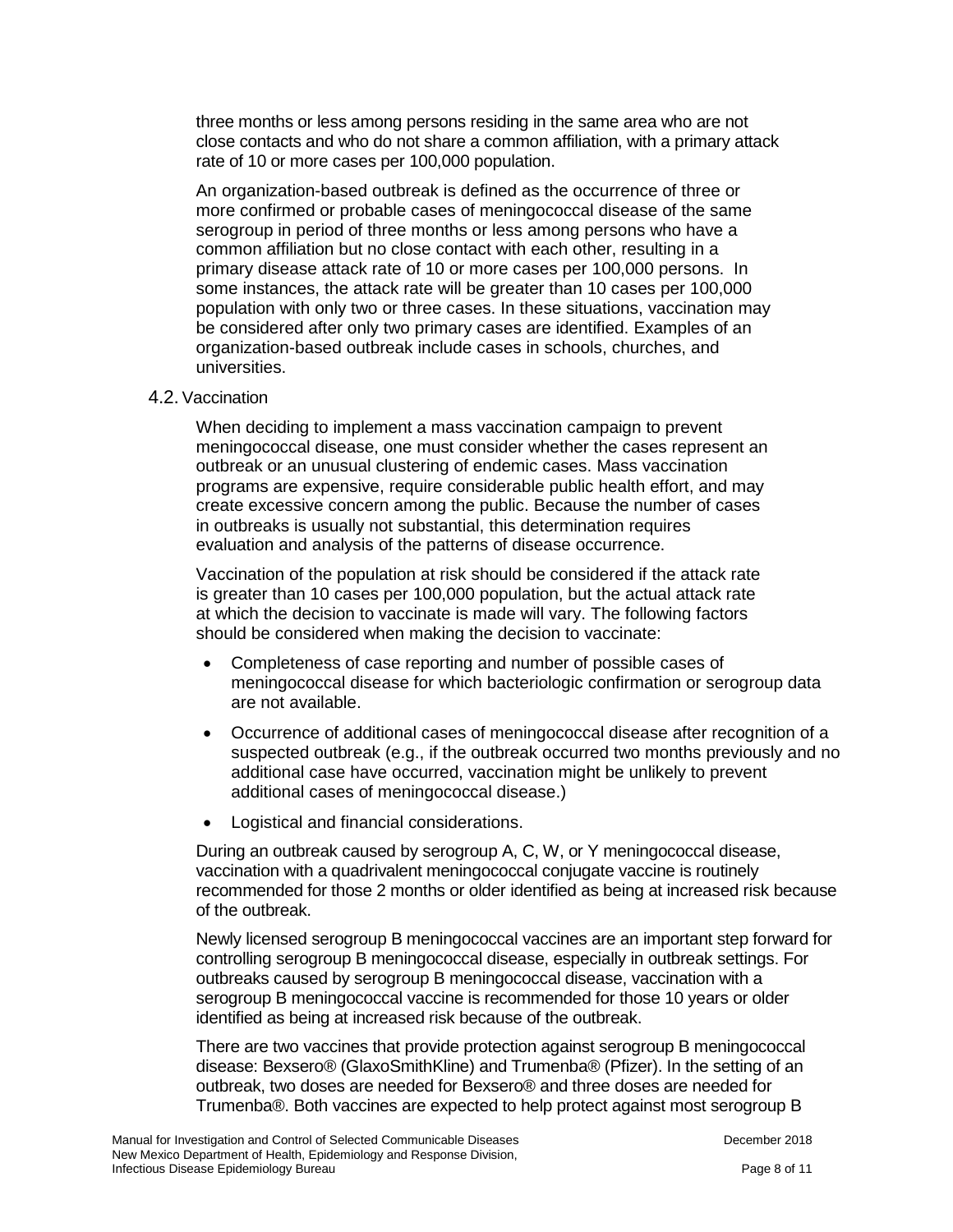meningococcal strains circulating in the United States. The same vaccine brand must be used for all doses — Bexsero® and Trumenba® are not interchangeable. If someone received one brand and decides to switch to the other, it is recommended they wait at least 1 month between products and then get the full series of the second vaccine.

It does not matter which brand someone receives. Neither of these vaccines will prevent all cases and each vaccine may perform better against some strains than others. In some outbreak situations, there may be a stated preference for one brand over the other if lab testing suggests that one vaccine may provide better protection against the specific strain causing the outbreak. However, there is a limited understanding of how well laboratory test results correspond to the actual effectiveness of each vaccine against any particular strain. Until these vaccines are used more broadly in response to outbreaks, actual effectiveness against specific strains remains unknown.

#### 4.3 Other Control Measures

Mass chemoprophylaxis is not recommended for control of large outbreaks of disease for multiple reasons: cost of drug and administration, difficulty of ensuring simultaneous administration of drugs to substantial populations, drug side effects, and emergence of resistant organisms. In most outbreak settings, these disadvantages outweigh the potential benefit. Situations in which mass chemoprophylaxis could be successful include those involving limited or closed populations, such as a single school or residential facility. If the decision is made to use mass chemoprophylaxis, it should be administered to all persons at the same time.

#### 4.4 Antibiotic Usage

It is possible that even in a vaccine-preventable, organization-based outbreak, antibiotic distribution may be a timelier intervention, since preventive antibodies take 7–10 days to develop after vaccination. Again, the potential benefit of mass chemoprophylaxis must be weighed against the possible emergence of antibiotic resistance and the logistics of launching a prophylaxis campaign.

#### 4.5 Closures and Restrictions

Restricting travel to areas with an outbreak, closing schools or universities, or cancelling sporting or social events are not recommended measures for outbreak control in the US. A crucial part of managing suspected meningococcal disease outbreaks and promoting early case recognition is educating communities, physicians, and other healthcare personnel about meningococcal disease.

## **Management of Meningococcal Disease in Child Care Centers**

When a case of invasive meningococcal disease is detected in a child care attendee or staff person, the center should work with ERD to provide accurate information about meningococcal disease and the risk of transmission to families and contacts of the index case. Questions regarding the use of chemoprophylaxis or mass immunization should be referred to the ERD at 505-827-0006. Generally, younger children in a child care center would be given chemoprophylaxis after an index case is identified.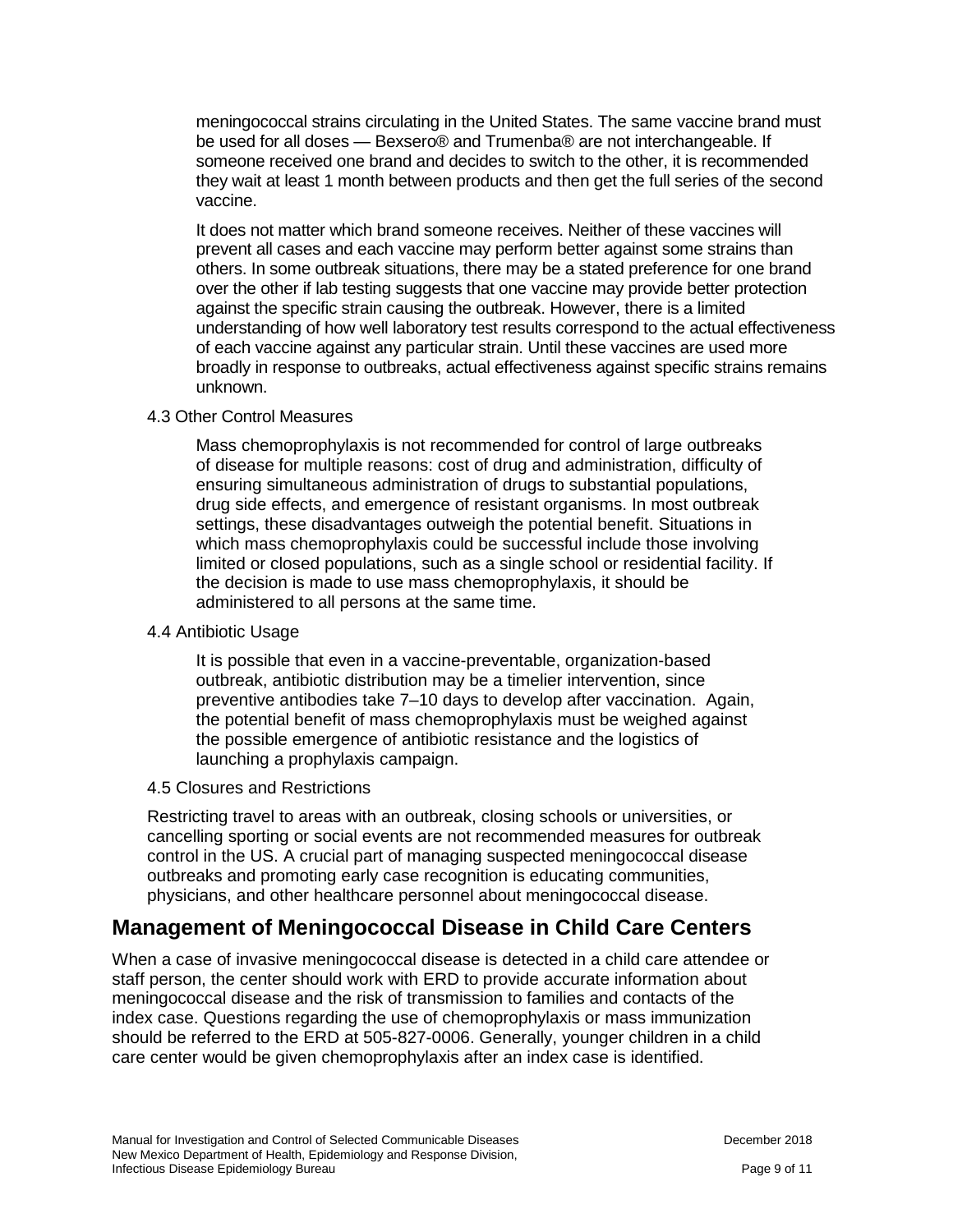## **References**

American Academy of Pediatrics. In: Kimberlin, DW, et al eds. Red Book: 2018 Report of the Committee on Infectious Diseases. 31st ed. Itasca, IL: American Academy of Pediatrics; 2018.

Centers for Disease Control and Prevention. Meningococcal Vaccines. [https://www.cdc.gov/vaccines/vpd/mening/public/index.html.](https://www.cdc.gov/vaccines/vpd/mening/public/index.html) 2016, Accessed 4/4/2017.

Centers for Disease Control and Prevention. [Recommendations for Use of](http://www.cdc.gov/mmwr/preview/mmwrhtml/mm6003a3.htm)  [Meningococcal Conjugate Vaccines. Recommendations of the Advisory Committee on](http://www.cdc.gov/mmwr/preview/mmwrhtml/mm6003a3.htm)  [Immunization Practices \(ACIP\), MMWR](http://www.cdc.gov/mmwr/preview/mmwrhtml/mm6003a3.htm) 2011; 60(03); 72-76

Centers for Disease Control and Prevention. Meningococal Outbreaks [https://www.cdc.gov/meningococcal/outbreaks/index.html.2017,](https://www.cdc.gov/meningococcal/outbreaks/index.html.2017) Accessed 4/4/2017.